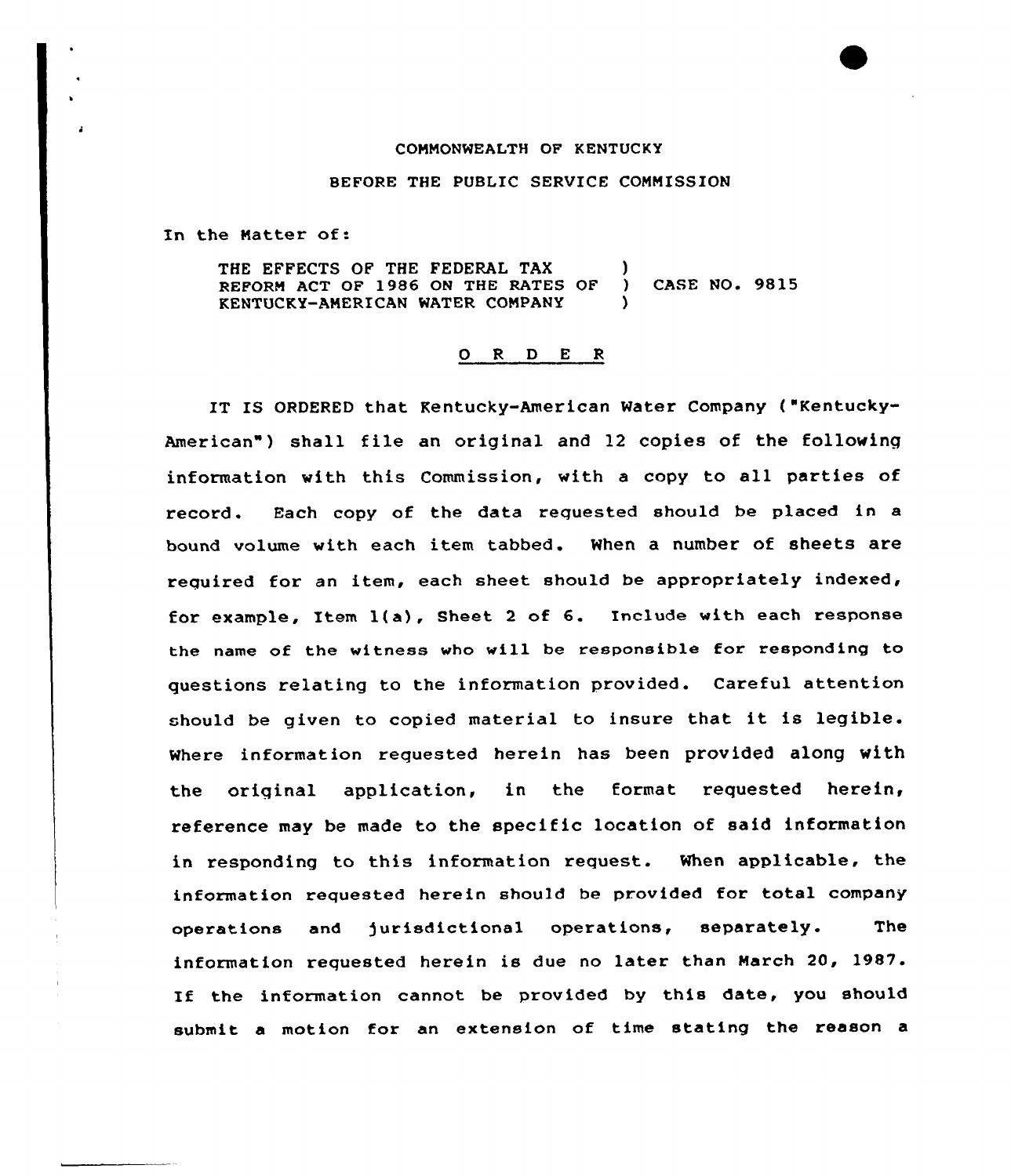delay is necessary and include <sup>a</sup> date by which it vill be furnished. Such motion will be considered by the Commission.

1. In response to the Commission's Order of December 11. 1986, responding utilities have made numerous adjustments to reflect the effects on revenue requirements of increases and decreases in tax expense resulting trom the 1986 Tax Reform Act. En order to allow every utility the same opportunity to address the numerous elements contained in the various filings the following list of issues is provided. The effects of Items {1), {2) and (3) shall be addressed by all utilities. The effects of Items (4) through (20) should be addressed by each utility as applicable. Por each item below, provide the dollar amount for each adjustment or, for items omitted, an explanation as to vhy the information is not being supplied. Include a detailed explanation and workpapers of hov each amount vas determined and a reconciliation of the sum of these adjustments to the total amount of revenue requirement affect included in the original application.

- {1) Federal tax rate change <sup>46</sup> to <sup>34</sup> percent.
- (2) hmortization of excess deferred
	- Depreciation related.
	- (b) Non-depreciation related.
- {3) Unbilled revenues.
- $(4)$ Alternative minimum tax.
- (5) Kentucky income taxes.
- $(6)$ Investment tax credits.
- $(7)$ Capitalized overheads.
- $(8)$ Capitalized interest.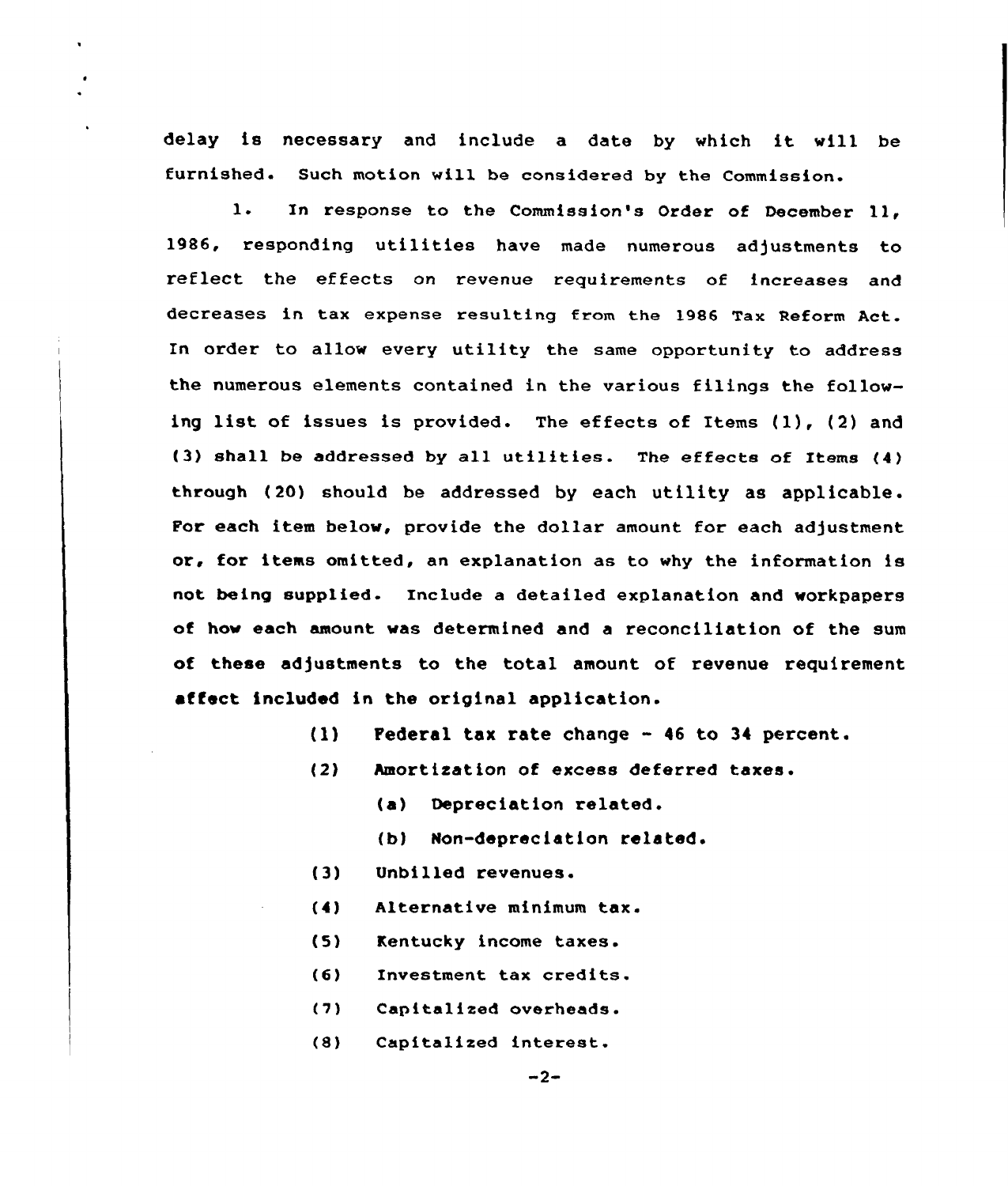- {9) Depreciation.
- (10) Vacation pay.
- (ll) ESOP.
- (12) Pension expense.
- (13} Uncollectible accounts and bad debt reserve.
- (14) Provision for 80 percent of certain business expense deductions.
- (15) Contributions in aid of construction.
- (16) Customer advances for construction.
- (17) Super fund taxes.
- $(18)$  PGAs.
- (19) Cash flow.
- (20) Payroll taxes.

2. Provide any comments you deem appropriate as to the procedure of adjusting rates effective July 1, 1987, to reflect the change in revenue requirements based on the lowering of the top corporate rate to 34 percent.

3. Exhibit RLF-1 page <sup>2</sup> of <sup>2</sup> of the testimony of Roy Perrell, lists deferred taxes under the new and old tax law of \$574,157 and \$679,641, respectively. Please provide supporting documentation (working papers, etc.) that Kentucky-American used in its calculations.

<sup>4</sup> Exhibit RLF-1 page <sup>2</sup> of <sup>2</sup> of the testimony of Roy Ferrell, lists depreciation expense under the new and old tax law of  $$2,671,103$  and  $$2,713,192$ , respectively. Please provide supporting workpapers that Kentucky-American used in its calculations.

$$
-3-
$$

<u> La La</u> La La Maria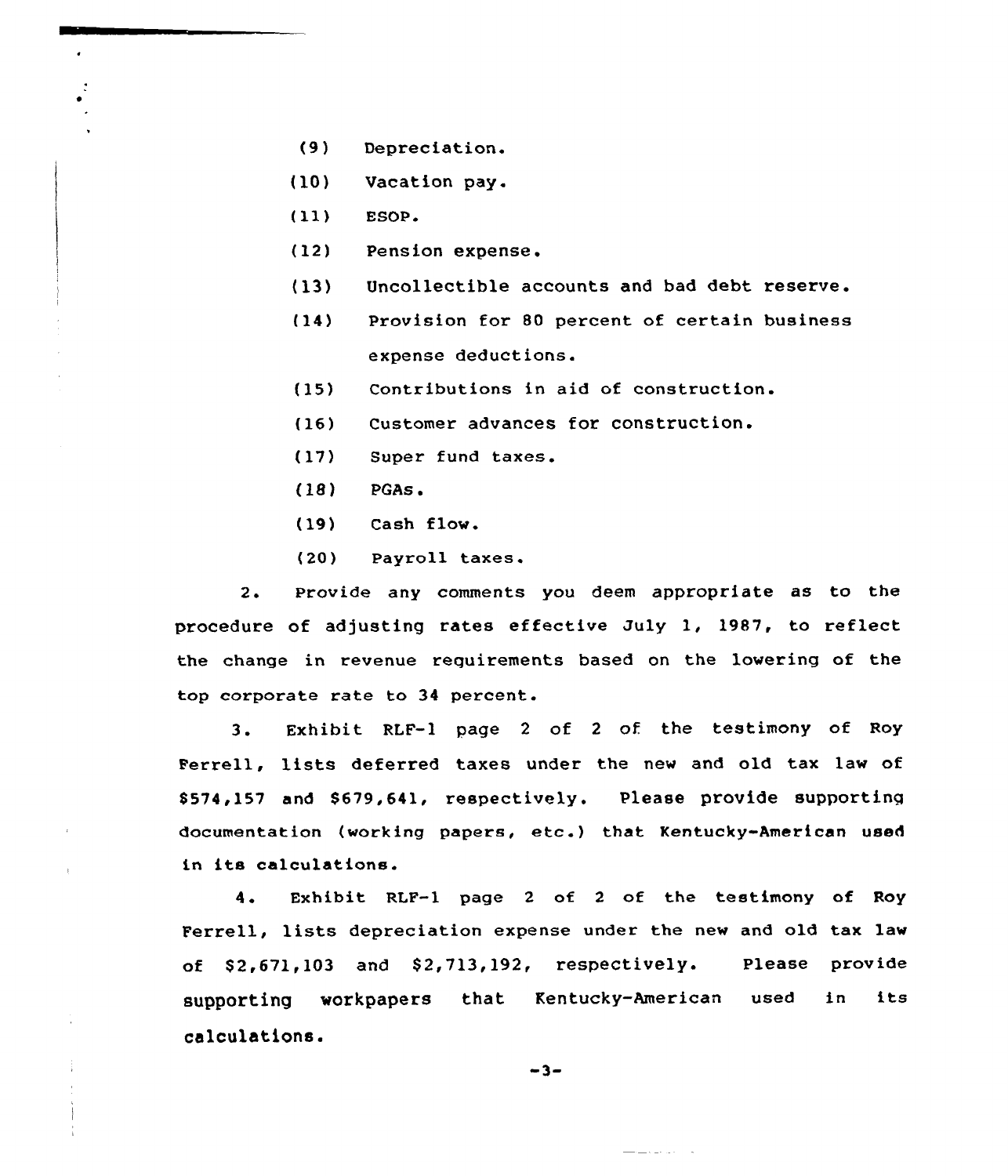5. On page <sup>14</sup> of the testimony of Roy Ferrell Kentucky-American estimates that it will pay \$111,124 in federal income taxes over the next four years due to the accumulated balance of unbilled revenues. Please provide the working papers supporting the calculation and the reasons Kentucky-American failed to include this adjustment in its tax calculation (Exhibit RLF-1).

6. The Tax Reform Act of 1986 states that any existing bad debt reserve be included in income ratably over the next four years. Does Kentucky-American have <sup>a</sup> balance in its bad debt reserve account, and if so why wasn't this account included in its tax calculation (Exhibit RLF-1)?

7. According to records bad debt expense was a component in the calculation of revenue requirement in Kentucky-American's last rate case (Case No. 9482). Please provide the reasoning for not. including the decrease of  $$4,961$  in the tax calculation.

8. The following are in reference to investment tax credit  $($  "ITC"):

- a. Has Kentucky-American reviewed the effects the reduction in ITC carry forwards required by the Tax Reform Act of 1986 might have on the amortization of ITC?
- b. Kentucky-American proposed to increase revenues by \$ 107,548 to show the effort of the loss of cost free capital due to the future elimination of ITC. Please explain why the loss of cost free capital would be reflected while the effects of the

 $-4-$